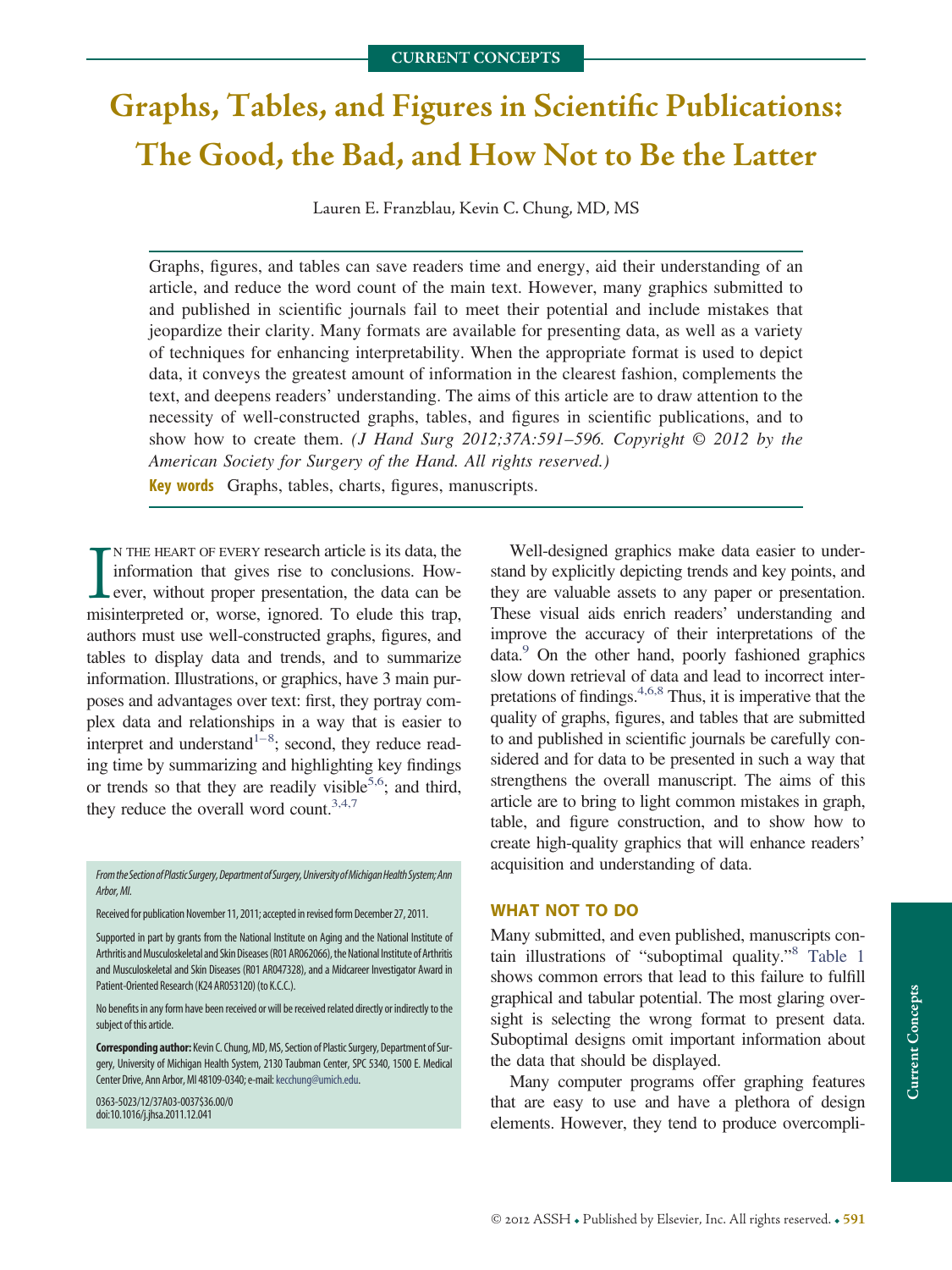## <span id="page-1-0"></span>**TABLE 1. Common Mistakes Found in Published Graphs, Figures, and Tables**

| Design Errors                                                                                                                                                    | <b>Content Errors</b>                                                                                                         |
|------------------------------------------------------------------------------------------------------------------------------------------------------------------|-------------------------------------------------------------------------------------------------------------------------------|
| Tables that are too large so that it is<br>hard for readers to follow, or too<br>simple so that the information<br>should be included in the text <sup>3,4</sup> | Inclusion of nonessential<br>data <sup>4,6</sup>                                                                              |
| Failure to use shading and<br>bordering in tables, when both<br>techniques improve<br>readability <sup>1,4,7</sup>                                               | Redundancy with text <sup>3,4,7</sup>                                                                                         |
| Incorrect choice of graphical<br>format or scale to portray<br>data <sup>1,3,4,6,8,10,12</sup>                                                                   | Excessive precision in<br>tables (ie, including too<br>many significant<br>figures) $6-8$                                     |
| Use of 3-dimensional graphs when<br>2 dimensions would suffice $6,10,11$                                                                                         | Not self-explanatory (ie,<br>graphic cannot be fully<br>interpreted when<br>isolated from the main<br>$text{text})^{1-3,7,8}$ |
| Design elements interfere with<br>clarity of graph or figure <sup>1-4,8</sup>                                                                                    | Inadequate definition of<br>symbols or<br>abbreviations <sup>2,3,8</sup>                                                      |

## Michigan Hand Outcomes Questionnaire Patient-reported Pain Score for Rheumatoid Arthritis



<span id="page-1-1"></span>**FIGURE 1:** Three-dimensional bar graph.

cated, confusing graphics: in particular, the dreaded 3-dimensional graph with a skewed perspective [\(Fig.](#page-1-1)  $1$ <sup>6,10,11</sup> This flashy graph upstages the information it contains and distorts values as a result of its strange perspective. The color scheme of this graph, chosen by the computer, is monochromatic, which some readers would find challenging to distinguish. [Figure 2](#page-1-2) presents the same data in a 2-dimensional graph and is a better representation for the following reasons: the values are

**Michigan Hand Outcomes Questionnaire Patientreported Pain Score for Rheumatoid Arthritis**



<span id="page-1-2"></span>



<span id="page-1-3"></span>not distorted by the skewed perspective; the category labels are more space-efficient; the graph, not its title, occupies the most space; and the colors can be distinguished, even by a color-blind reader. Two dimensions, unless otherwise necessitated by the data, with a carefully chosen scale should be used to maintain simplicity.

Computer-made graphs can also contain errors that mislead readers: for instance, connecting discrete data points (eg, a series of average measurements taken from a group of patients) with a continuous line, as shown in [Figure 3.](#page-1-3) The connecting segments suggest that there are values between age groups that fall on the lines, when in fact the author cannot know this.<sup>4</sup>A better way to display separate values would be a bar chart, in which each column reflects the average value obtained from each age group, as in [Figure 2.](#page-1-2) A similar graphical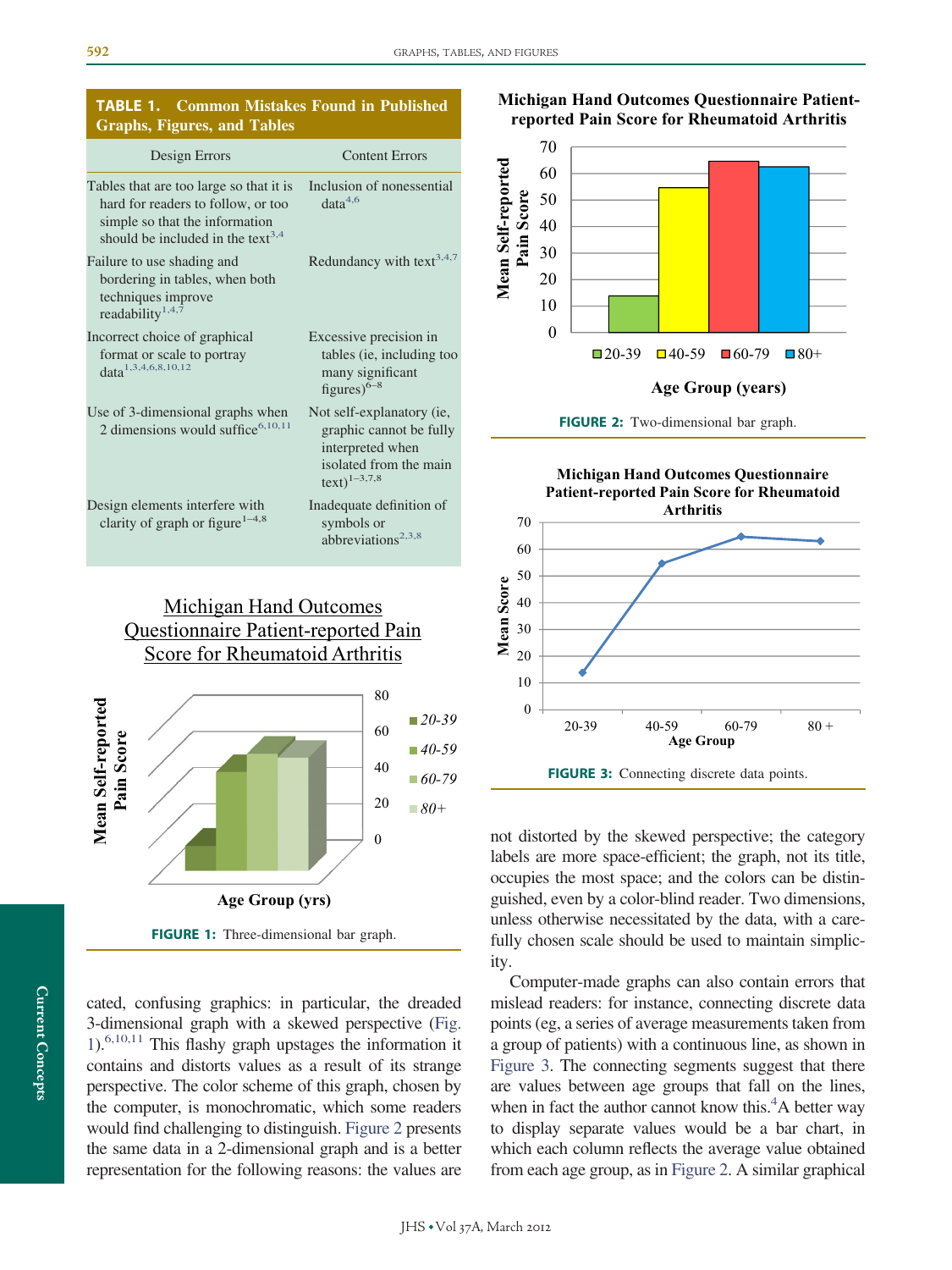

<span id="page-2-0"></span>**FIGURE 4: A** Overextension of a linear regression line. **B** Appropriate linear regression line.

mistake is extending a regression line beyond the domain of the data. [Figure 4](#page-2-0) shows this mistake in the graph on the left and an example of a correctly fitted line to the right. Regression lines should not be extrapolated beyond the set of measured values.<sup>4</sup>

Unfortunately, mistakes can also be made outside the realm of actual data portrayal. When choosing a typeface, it is easy to get carried away with stylizing, overusing the bold, italic, and underline options, or selecting unconventional fonts and colors. $4$  Although these techniques can distinguish important features, using too many in 1 graphic can make nonsignificant differences or values appear significant, and cause confusion.<sup>4</sup> The use of underlining, italicizing, and boldface type in [Figure 1](#page-1-1) is overwhelming, whereas the simple bolding of titles in [Figure 2](#page-1-2) does not detract from the graph. Moreover, using small typeface makes graphics hard to decipher and is not an appropriate way to save space. Critiquing the visual aids in other papers and journals can help authors learn to identify these mistakes and avoid making them in their own manuscripts.

## **WHAT TO DO**

Before putting any data into a figure, graph, or table, ask yourself whether it *deserves* to be there, and how it will contribute to the article. Every illustration should enhance or supplement the text and provide necessary information.<sup>1,7</sup> Making tables or graphs that simply reiterate the text or contain extraneous data will only clutter the manuscript and burden readers. First decide what are essential data, and then select the best method to present them.

The way that data are presented can affect how accurately they will be interpreted. $\degree$  Certain types of graphs, figures, or tables can be matched to the data at

hand.<sup>2,4,5,7,8,10,12</sup> Tables, for instance, should be used when exact values are important, but graphs are better at depicting complex relationships[.7](#page-5-8) As Cooper and Schriger<sup>2</sup> articulately state, "the distribution of the results should be the author's guides when choosing the graphic format that displays the optimal amount of detail necessary to accurately tell the story of the experiment." [Table 2](#page-3-0) shows when certain formats of data presentation are appropriate.

The following process outlines how to compare formats and find the optimal method to display a dataset. As seen in [Figures 1](#page-1-1) and [2,](#page-1-2) a 2-dimensional graph is a better fit for a univariate dataset. Despite outcompeting [Figure 1,](#page-1-1) [Fig](#page-1-2)[ure 2](#page-1-2) is still not the ideal format for portraying this information. [Table 3](#page-4-0) illustrates the same data in a more thorough, interpretable way than [Figures 1](#page-1-1) and [2.](#page-1-2) However, it, too, is flawed; it has too many significant figures, lacks units or references, and is a small, simple table that could easily be explained in text:

Patients were divided into 4 age groups: 20 to 39 (n = 6), 40 to 59 (n = 11), 60 to 79 (n = 6), and 80 and older  $(n = 1)$ . The mean patientreported pain scores out of 100 were 13.8, 54.6, 64.7, and 63.0, respectively.

This text is clear and readily understandable, and it has greater data density than the table, but it still does not give a complete, satisfactory illustration of the data. The averages tell the reader very little about the dataset, sample, trends, and possible relationships among variables.

[Table 4](#page-4-1) and [Figure 5](#page-5-9) both show the entire dataset used in the previous example, explicitly pairing the patients' ages and pain scores. In this scenario, the scatterplot is the optimal representation of the data; it uses the least space, shows trends in the data, includes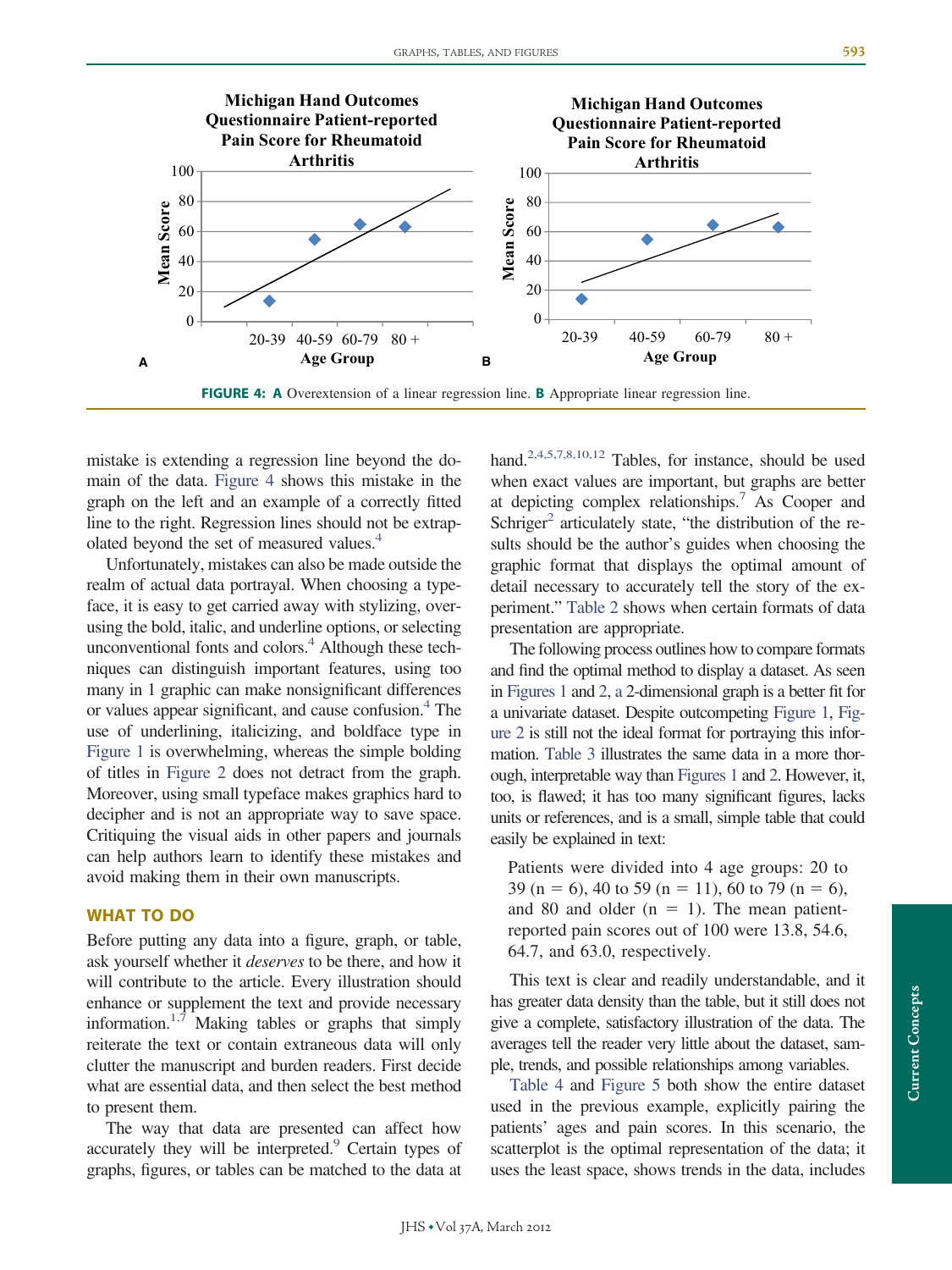<span id="page-3-0"></span>

| TABLE 2.             | When and Why to Use Common Data Presentation Techniques                                                                                                                          |                                                                                                                                                                                                                                   |
|----------------------|----------------------------------------------------------------------------------------------------------------------------------------------------------------------------------|-----------------------------------------------------------------------------------------------------------------------------------------------------------------------------------------------------------------------------------|
| Type of Illustration | When to Use It                                                                                                                                                                   | Advantages and Disadvantages                                                                                                                                                                                                      |
| Tables               |                                                                                                                                                                                  |                                                                                                                                                                                                                                   |
| Text table           | Comparing different groups such as treatments or<br>inclusion and exclusion criteria, or listing key<br>points.                                                                  | Summarize points and reduce the word count in the<br>main text. $7$                                                                                                                                                               |
| Summary of findings  | In any paper that analyzes large amounts of data<br>or multiple datasets, such as a systematic<br>review.                                                                        | Further clarifies and summarizes the main points of<br>a paper in 1 location. Should not be implemented<br>for small amounts of data that can be synthesized<br>easily by the reader. <sup>5</sup>                                |
| Data table           | To compare multiple groups, show demographic<br>information, or list raw data obtained in a<br>study.                                                                            | Beneficial when precise values or individual data<br>points are important. Not appropriate for small<br>amounts of data that can be stated succinctly in 1<br>or 2 sentences in the text. <sup>7</sup>                            |
| Figures              |                                                                                                                                                                                  |                                                                                                                                                                                                                                   |
| Photograph           | When the text is difficult to understand and can<br>be clarified by a visual representation.                                                                                     | The value of photographs can be diminished by<br>black-and-white printing or when they must be<br>shrunk to fit the parameters of the paper. <sup>3</sup>                                                                         |
| Line drawing         | To show a key point in a procedure,<br>characteristic signs of an illness, or other<br>important points that can be clarified visually.                                          | Simply depicts a situation or image. Useful when a<br>photograph is not available or appears cluttered. <sup>3</sup>                                                                                                              |
| Flowchart            | To depict a process with multiple discrete steps,<br>including an exclusion process, patient flow in<br>a trial, or treatment protocol.                                          | Minimal text is required, so flowcharts can shorten<br>the main text. Flowcharts are not ideal for highly<br>branched, complex processes. <sup>4</sup>                                                                            |
| Decision tree        | To show potential outcomes and decisions in a<br>sequential manner (eg, outcomes of different<br>treatment options).                                                             | Useful for cost-utility analyses and other outcomes<br>studies. May not fit on 1 page and can be hard to<br>follow when they depict extensive rounds of<br>decision making.                                                       |
| Graphs               |                                                                                                                                                                                  |                                                                                                                                                                                                                                   |
| Bar graph            | For comparing categorical data or summary<br>statistics from 1 or multiple groups. Stacked<br>bars can be used to distinguish multiple<br>contributors within a single category. | Easy to interpret. Bar graphs cannot show<br>individual data points and do not convey more<br>information than a table unless they compare<br>multiple groups. <sup>3,4,7,10,12</sup>                                             |
| Line graph           | To depict how a single variable changes over<br>time or compare the behavior of multiple<br>variables over time.                                                                 | Clearly shows data values and slope between them.<br>Line graphs are not appropriate for representing<br>averages of a group or other nonsingular<br>measurements. <sup>3,4,7,12</sup>                                            |
| Histogram            | To portray a sampling distribution with a<br>continuous independent variable                                                                                                     | Histograms are best for showing the shape of the<br>distribution of univariate data with a continuous<br>variable. If the intervals are too large, the<br>distribution will not have the correct shape. <sup>3,10,12</sup>        |
| Box plot             | To show the distribution of data of 1 or multiple<br>groups. Box plots can be added outside the<br>axes of scatterplots to show the univariate<br>distributions.                 | Good for showing and comparing distributions of<br>large datasets. Cannot show individual data<br>points other than outliers. Not appropriate for<br>small datasets, which can be represented in a<br>histogram. <sup>10,12</sup> |
| Pie chart            | To show relative frequencies or percentages, not<br>precise values.                                                                                                              | Good for presentations. Generally too simple to<br>include in a scientific paper, although multiple<br>pie charts in a single graphic can convey data<br>more clearly than a table or text. <sup>3,7,10</sup>                     |
|                      |                                                                                                                                                                                  | Continued                                                                                                                                                                                                                         |

*Continued*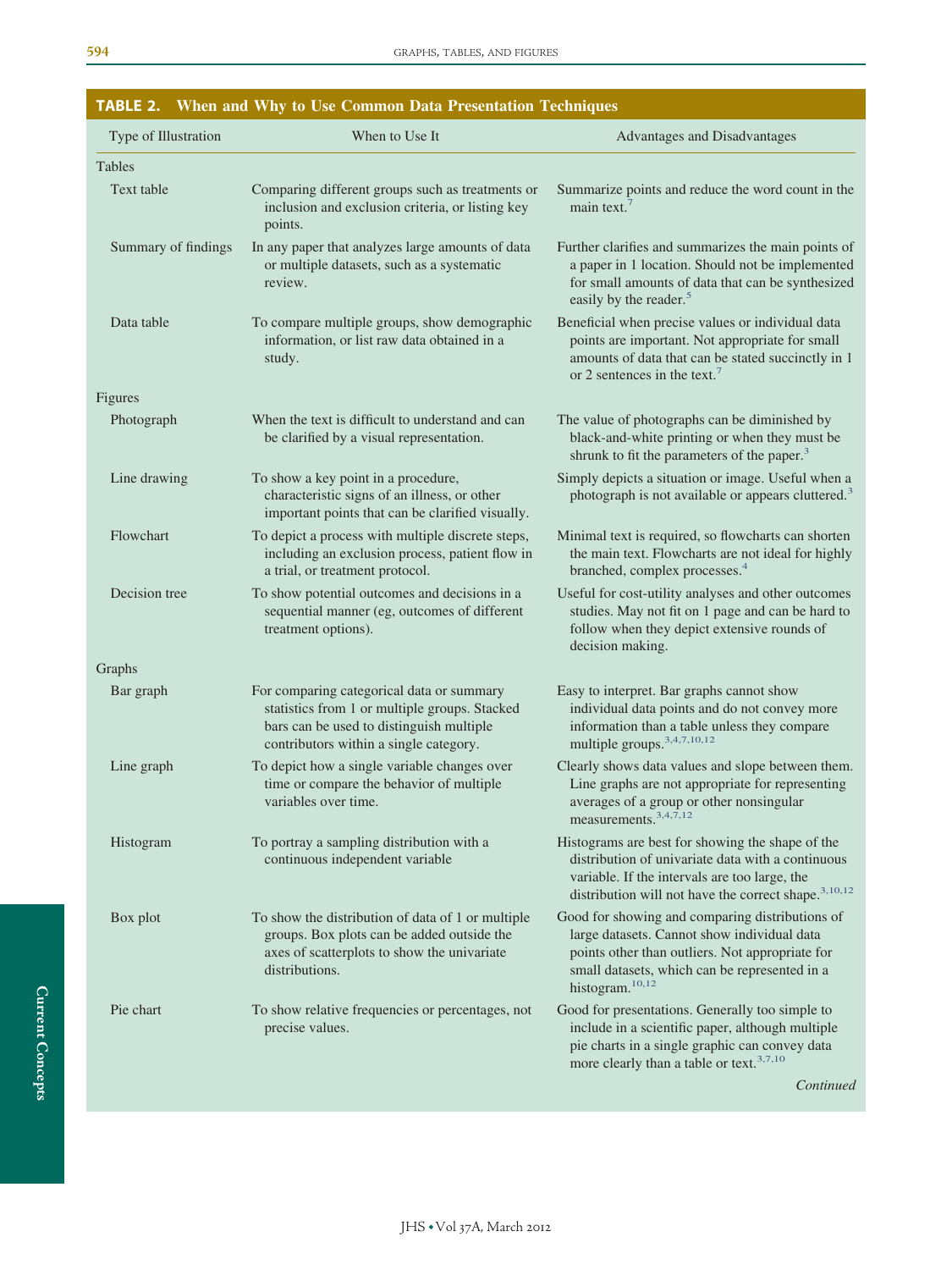| <b>TABLE 2. Continued</b> |                                                                                                     |                                                                                                                                                                                                                      |
|---------------------------|-----------------------------------------------------------------------------------------------------|----------------------------------------------------------------------------------------------------------------------------------------------------------------------------------------------------------------------|
| Type of Illustration      | When to Use It                                                                                      | Advantages and Disadvantages                                                                                                                                                                                         |
| Scatterplot               | To show individual data points<br>from bivariate data. May or may<br>not include a regression line. | Preserves both dimensions of data and<br>individual points, and shows the<br>relationship between the variables. Points<br>that fall on the same or close coordinates<br>may not be distinguished. <sup>4,8,10</sup> |
| Survival curve            | To show the cumulative changes in<br>the population, such as deaths or<br>cures.                    | Cannot show stratification of variables; this<br>would require multiple survival curves and<br>could reduce the data density. <sup>10</sup>                                                                          |

<span id="page-4-0"></span>

|           | <b>TABLE 3. Patient-Reported Pain Scores</b> |            |  |
|-----------|----------------------------------------------|------------|--|
| Age Group | N                                            | Mean Score |  |
| $20 - 39$ | 6                                            | 13.83333   |  |
| $40 - 59$ | 11                                           | 54.63636   |  |
| $60 - 79$ | 6                                            | 64.66667   |  |
| $\geq 80$ |                                              | 63,00000   |  |
|           |                                              |            |  |

every data point, and has greater data density than any of the techniques involving mean scores. Those formats suggested that the pain scores follow a bell curve and decline in the highest age group. In reality, there is a linear correlation between age and pain score, which is clearly depicted in the scatterplot. If the individual subjects are the focus of the author, he may choose to include the table with each of the scores in addition to a scatterplot.

No matter which type of graphic an author uses, his or her utmost concern should be reader understanding. Always keep this in mind when choosing format and design elements. Color coding and shading are wonderful techniques for distinguishing or highlighting datasets and categories, as long as they do not steal attention away from the information.<sup>1,4,7</sup> However, reds and greens should not be paired, to accommodate colorblind readers.<sup>6</sup> Authors must also consider the requirements, limits, and color-printing costs for illustrations set by journals. $4,6,7$  For instance, do not spend time choosing colors for a graph that will be published in black and white.

In addition to being easy to read, good graphs, figures, and tables must be autonomous, meaning they should be fully understandable even outside of the context of the paper or abstract.<sup>1–4,7,8</sup> In other words, the reviewer or reader should not flip back and forth between the figure and the text to understand what the figure is showing. An independent graphic requires thorough, precise titling and labeling of all components

## <span id="page-4-1"></span>**TABLE 4. Michigan Hand Outcomes Questionnaire Patient-Reported Pain Score for Rheumatoid Arthritis**

| Age (y) | Score (Out of 100) |
|---------|--------------------|
| 23      | $18\,$             |
| 28      | 3                  |
| 32      | 9                  |
| 35      | $\overline{3}$     |
| 36      | 34                 |
| 37      | 16                 |
| 44      | 36                 |
| 45      | 46                 |
| 49      | 41                 |
| 49      | 39                 |
| 52      | 45                 |
| 52      | 76                 |
| 53      | 47                 |
| 55      | 64                 |
| 57      | 61                 |
| 58      | 52                 |
| 58      | 94                 |
| 65      | 83                 |
| 69      | 63                 |
| 69      | 46                 |
| 69      | 67                 |
| 72      | $75\,$             |
| 78      | 54                 |
| 81      | 63                 |
|         |                    |

and units. Judicious use of footnotes is a good way to expand on the various components of the illustrative material, such as explaining any superscripts, abbreviations, statistical tests, and missing values. A good way to test whether an illustration can truly stand alone is to ask someone who is unfamiliar with the data to interpret it without reading the text in the paper.